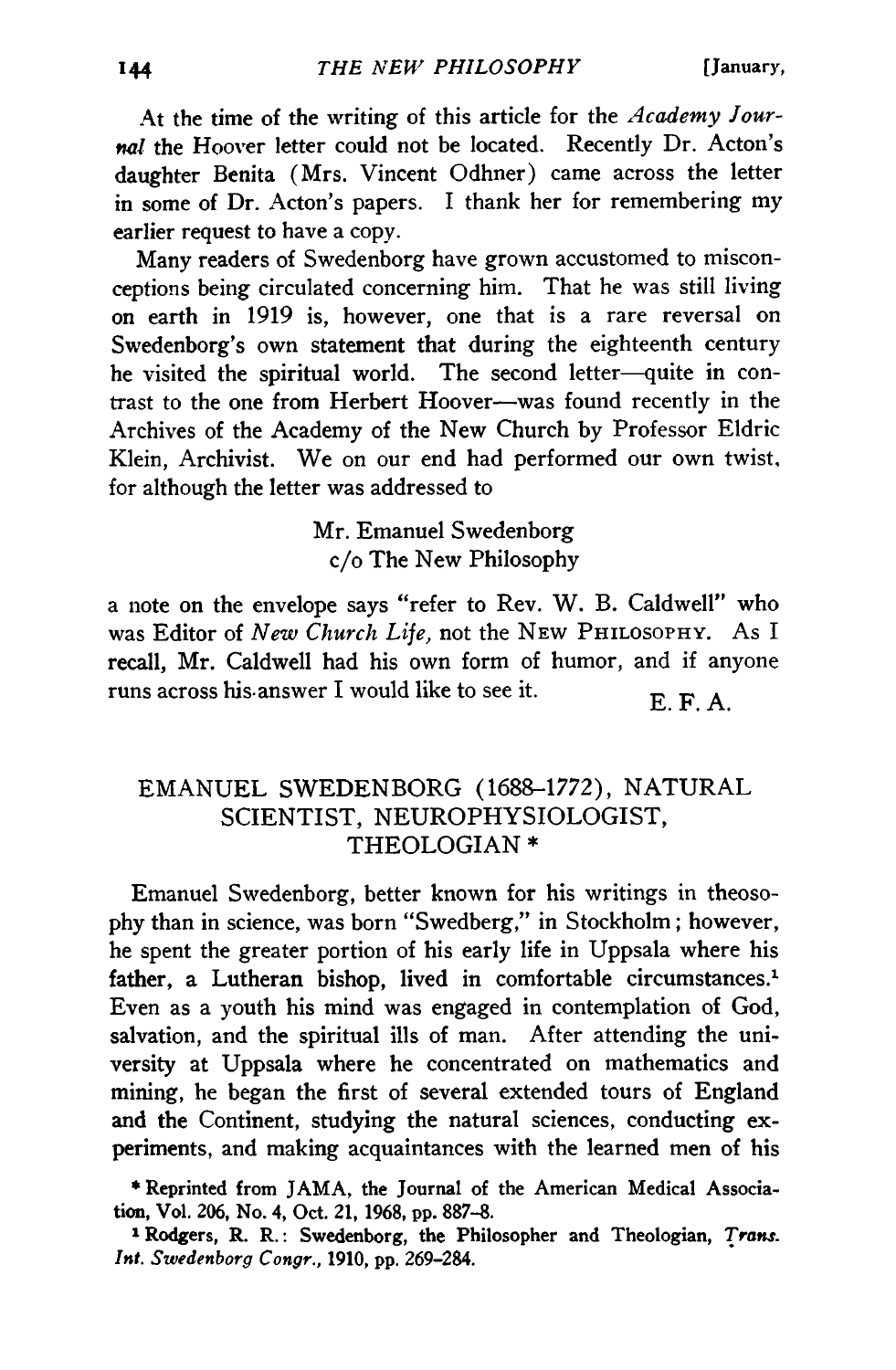day. His imaginative mind at various times in his life dealt with such practical subjects as the construction of submarines, airplanes, mercury air pumps, hydraulic engines, machine guns, and canals; crystallography; shifting coastlines; improvement in mining and smelting of ores; and the determination of longitude from observations of the moon.<sup>2</sup> In 1715, he returned to Sweden, devoted his time largely to scientific rather than religious matters, and founded *Daedalus Hyperboreus,* a journal for mathematics and philosophy. In due time he was appointed by the King to the Board of Mines, first as extraordinary assessor and later as ordinary assessor. In 1719, his family was ennobled by Queen Ulrica Eleanora, and the name was changed from Swedberg to Swedenborg.

Swedenborg's treatise, *Principia,* the first volume of his *Opera Philosophica et Mineralia,* which appeared in 1734, speculated on cosmic evolution, advancing "the nebular hypothesis," a theory later made familiar by Laplace. He anticipated the modern molecular theory of magnetism as well as the concept of the atom, called by him the first elementary particle. He wrote abundantly on scientific matters in this period of his life and was equally prolific when he changed emphasis and moved on to theosophy. Discussions of neurology, neurophysiology, psychology, and the seat of soul provided continuity in the transition. In 1747, he resigned his position with the Board of Mines to settle in London.

Swedenborg's contributions in the medical sciences, prepared in Latin, lay unnoticed in the library of the Swedish Royal Academy of Sciences until the 1880's when Tafel translated into English the four-volume treatise, *The Brain3* Included in this monograph were observations on cortical localization, the somatotropic arrangement of the motor cortex, reference to integrative action of the nervous system, the significance of the pituitary gland, the formation of cerebrospinal fluid, and a pronouncement on what is now known as the neuron theory. The cerebral cortex, the intermediary between the sensory receptors and the soul, conditions the faculties unique to man such as imagination, judgment, will, and the source of motor volition.3

<sup>2</sup> Ramström, M.: *Emanuel Swedenborg's Investigations in Natural Science,* **Uppsala, Sweden: University of Uppsala, 1910.**

**3 Swedenborg, E .**: *The Brain,* **R. L. Tafel (trans.-ed.), London: J. Spiers, vol. 1, 1882; vol. 2, 1887.**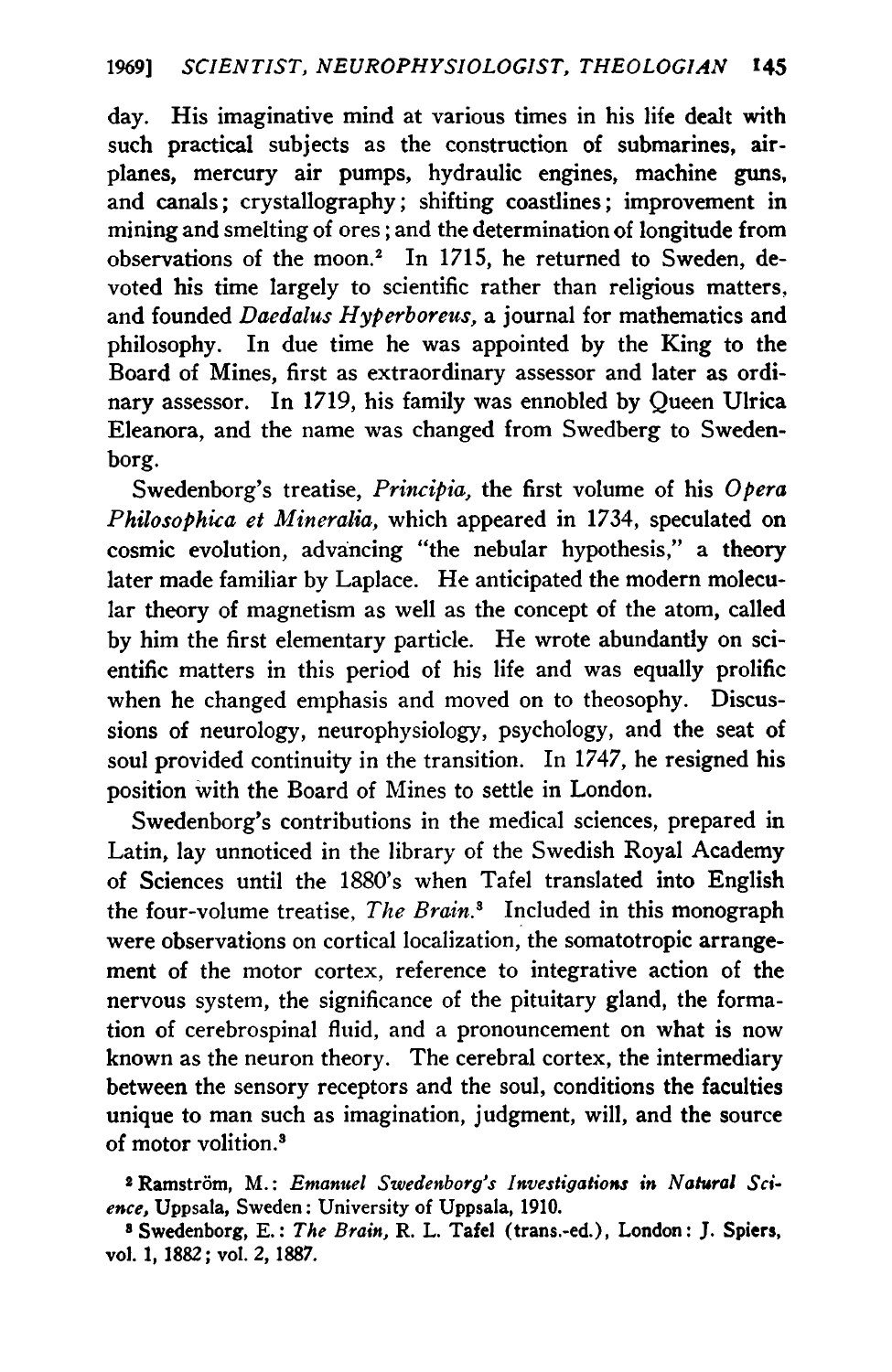*The cerebrum is the common bond connecting the organs of sense of the body with the sensories of the soul;* for all fibres after having passed through **the brain terminate in the cortical substances.**

On this account the cerebrum is called the *common or general sensory*; **for all the generals belonging to sense are proper to the cerebrum; consequently, as is the order and government, so is the copula and uniting medium which conveys the modes of the body to the soul. For it is the office of the cerebrum [to provide] that the internal sensations shall flourish, and, as behooves in a regular system, that they shall live harmoniously among one another ; and therefore it is its office to provide that the inmost senses shall be able to perceive, think, judge, and will, thus to contemplate ends, or to see whether a thing be true or false, and to insert it among its analytical conclusions. Upon the cerebrum therefore depend the faculties of remembering, imagining, craving, desiring, willing, etc.**

The cortical substance of the frontal lobe, or the "anterior province of the cerebrum," was recognized by Swedenborg as the center of the intellect, concerned with memory and the seat of the subconscious. It was divided structurally into three lobes for innervation of the skeletal muscles in the reverse anatomical order.<sup>3</sup>

**. . . consequently it is the determiner of the will and the desires of the mind into ends having respect to the election of good and evil, and into ultimate acts. Wherefore** *the cerebrum is the general voluntary organ of motion.*

**The cerebrum acts the part of a** *regulating organ* **not only of the inmost sensories, where the intellect resides, but also** *of the internal sight and its* memory and recollection; of that faculty, namely, which presents to the in**tellect material ideas for discussion, in order that hence they may exist abstractedly from material terms.**

**. . . the muscles and actions which are in the ultimates of the body or in the soles of the feet depend more immediately upon the highest parts; upon the middle lobe the muscles which belong to the abdomen and thorax, and upon the third lobe those which belong to the face and head; for they seem to correspond to one another in an inverse ratio.**

Selected deductions were made from experimental observations supported by pathological findings. One example was the effect on the determination of the will in disease.3

**. . . for if the cerebrum is either inflamed, or obstructed, or flaccid, or injured otherwise, the intellectual faculty is unsettled.**

The pituitary gland, the "arch-gland" of Swedenborg, was recognized as possessing special function in body economy, two centuries before contemporary endocrinology. Also, he extended the observations of Willis on the formation of cerebrospinal fluid by the fourth ventricle.3

3 *The Brain.*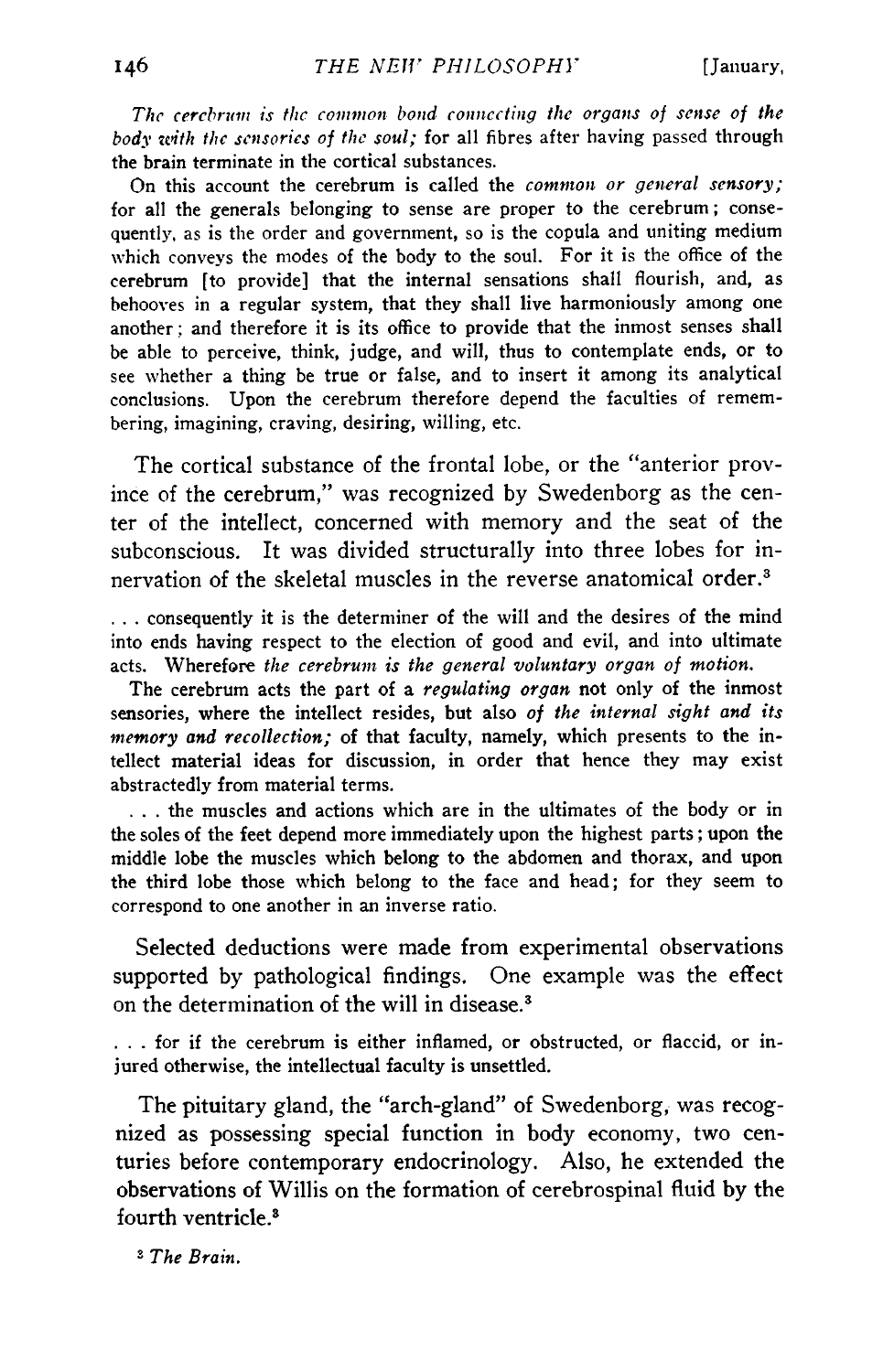*W h erefore the pituitary gland deserves to he called the arch-gland.* **This appellation it also deserves on this ground, that it devotes its whole force to the transmission of the genuine liquids of the brain in the interiors, and also in the exteriors, of its body, notwithstanding both being so well closed up; but chiefly, on this ground, that it receives the whole spirit of the brain, and communicates it to the blood, to which it thereby imparts a special quality, upon which quality, compared with its quantity, depends the life of the whole of its kingdom. And further, on this ground, that all the members of the brain, and also those of the dura mater, their planes, axes and centres, and the very bones of the cranium itself have respect to that gland as to their final terminus; and since it repels the** *pituita* **of the brain, rather than carries it abroad, it may deservedly be styled the arch-gland.**

**This fourth ventricle, on account of the actuality of motion which it secures for the circumjacent members of the encephalon, supplies also a noble and most highly gifted juice impregnated with spirit to the roots of the nerves, and hands it over for distribution to the medulla oblongata, and especially to the spinal marrow. This choicest serum and defecated lymph, which is expressed from the tender shoots and villi of the vertebral artery between the laminae and inmost folds of the cerebellum, and which enters thence into the fibrillous interstices of its medulla, cannot escape or be discharged by any other way than by that of the medullary stems into the subjacent ventricle, or into that cavity which is intercepted and closed up by the peduncles; for there is no other egress.**

In the *Economy of the Animal Kingdom,* Swedenborg described the blood flow of the myocardium through the Thebesian vessels.4

**. . . let us, by induction from what we have stated, yet still with experience at our side, ascertain how the blood is carried downwards from the lacunae, through these ducts into the muscular substance of the heart, and how it is carried downwards into the coronary vessels. One thing is evident, that there are ducts leading into the muscular substance of the** heart, and which we shall call *Immissaries* [Thebesian-capillary system]; **that there are also ducts leading from the muscular substance into the coronary vessels, and which we shall call** *Em issaries* **[coronary venules and arterioles?]; and that there are ducts leading immediately from the lacunae into the coronary vessels, and from these back into the lacunae, and which** we may call *Commissaries* [Thebesian-arterial, Thebesian-venous anastomo**ses].**

Swedenborg's transition from neurophysiology to spiritual science was essentially complete in 1745. His zealous devotion to meditation and philosophical writing influenced the lives of many spiritual leaders for more than two centuries. The *Doctrine of the New Church,* originally published in Latin in Amsterdam in 1769,

<sup>&</sup>lt;sup>4</sup> Swedenborg, E.: *Oeconomia Regni Animalis*, A. Clissold (trans.), Bos**ton, 1868, in Pratt, F. H . : Swedenborg on the Thebesian Blood Flow of the Heart,** *A nn. M ed . H ist. 4 :* **434-439, 1932.**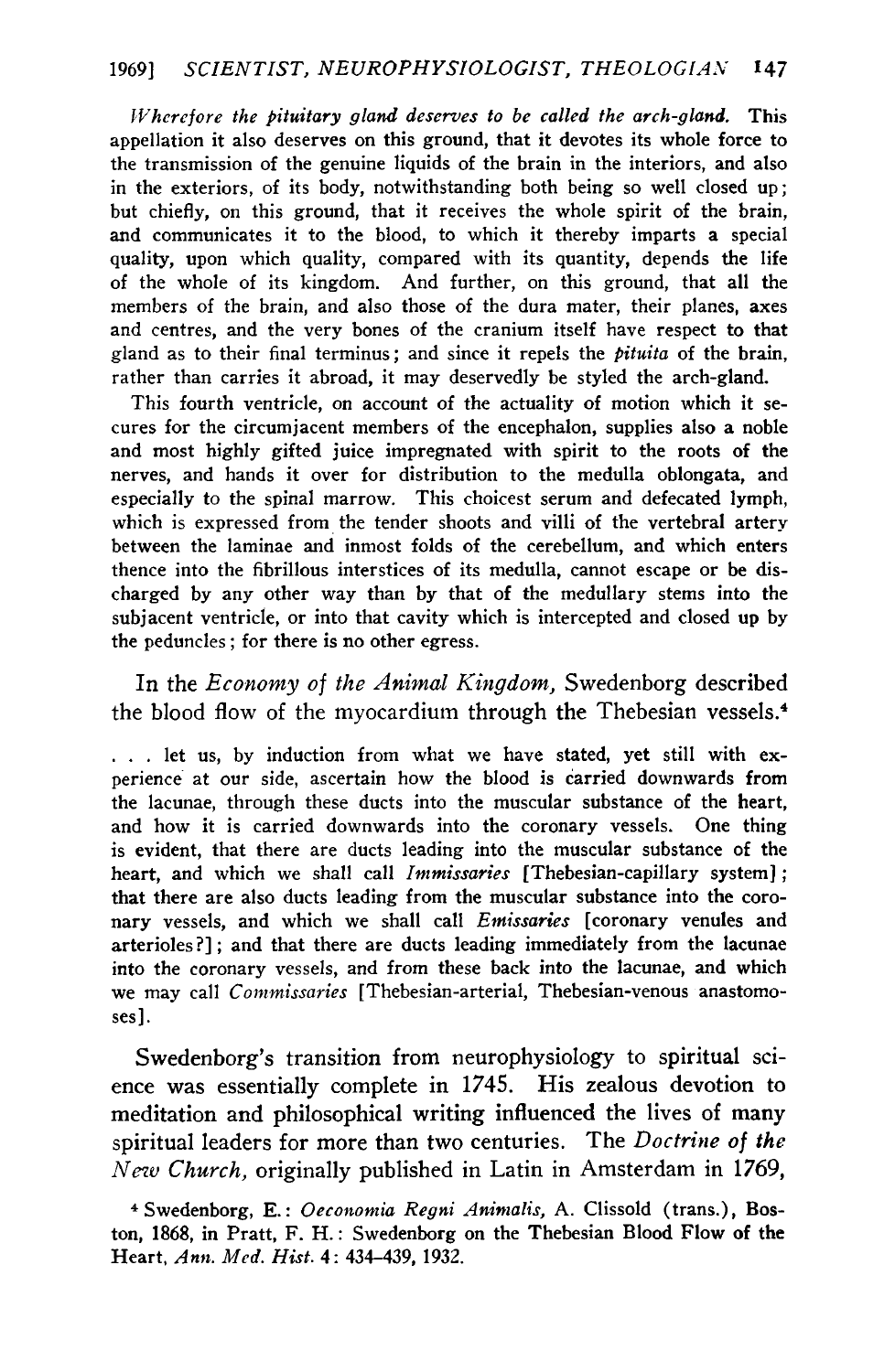was translated and published in London after his death. It rejected a faith in three Gods offering: 5

I. That there is One God, in Whom is a Divine Trinity, and that He is **the Lord Jesus Christ.**

**II. That saving Faith is to believe in Him.**

**III. That Evils ought to be shunned, because they are of the Devil and from the Devil.**

IV. That Good Works ought to be done, because they are of God and **from God.**

**V . And that they ought to be done by Man as of himself, but with a Belief, that they are from the Lord operating in him and by him.**

Swedenborg died in London and was buried adjacent to a small Swedish church. The Swedenborgians, the religious sect based on the belief that Swedenborg had witnessed the last judgment, was founded after the death of their leader.

## SWEDENBORG POINTS WAY IN CEREBRAL PHYSIOLOGY\*

Emanuel Swedenborg (1688-1772), Swedish theologian and scientist, is best known for his religious and philosophical deductions. In chronicling his hectic career, most of his biographies fail to note that he also was a " pathfinder" in medicine.

Swedenborg was born Emanuel Swedberg, son of a Stockholm bishop. He studied at the University of Uppsala, Sweden, and then traveled abroad for four years. In 1716, he was named assessor of mines by Charles XII of Sweden. When he was ennobled three years later, he changed his name to Swedenborg and took a prominent in the House of Peers. [sic.]

He was an extremely diligent worker, a keen observer, and an unprejudiced man of research, which established him as an outstanding pioneer in the knowledge of cerebral localization. He threw new light on the cortex of the brain with his observations during the years 1734-1745. (Ask-Upmark, E.: Swedenborg as a Pioneer in Cerebral Localization, *JAMA* 183: 805-806 [March 2] 1963.)

**5 Swedenborg, E .:** *A Brief Exposition of the Doctrine of the N ew Church* **( L ) , London: R. Hindmarsh, 1789.**

\* Reprinted from JAMA, the Journal of the American Medical Associa**tion, Vol. 206, No. 4, Oct. 21, 1968, p. 832.**